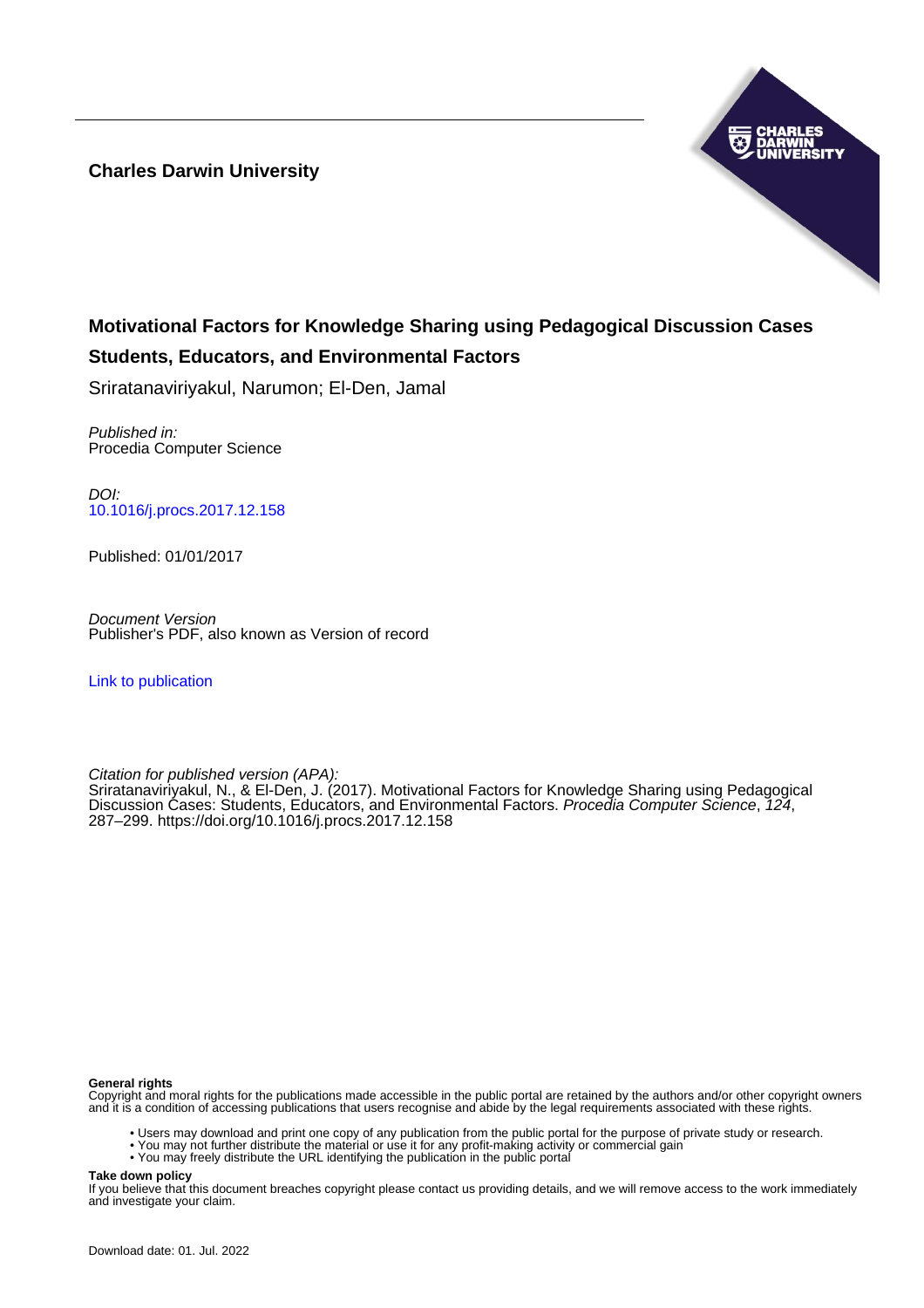

Available online at www.sciencedirect.com



Procedia Computer Science 124 (2017) 287–299

Procedia **Computer Science** 

www.elsevier.com/locate/procedia

## 4th Information Systems International Conference 2017, ISICO 2017, 6-8 November 2017, Bali, Indonesia

# Motivational Factors for Knowledge Sharing using Pedagogical Discussion Cases: Students, Educators, and Environmental Factors

Narumon Sriratanaviriyakul<sup>a, b\*</sup>, Jamal El-Den<sup>a</sup>

*a Charles Darwin University, Ellengowan Dr, Casuarina NT 0810, Australia b RMIT University, 702 Nguyen Van Linh Boulevard, District 7, Ho Chi Minh City 70000, Vietnam*

## **Abstract**

This research examines the motivational factors which affect knowledge sharing among university students during the use of pedagogical discussion cases in/out of the classroom. The research identifies three factors, namely the individual level (student's prior knowledge, experience and self-efficacy), the lecturer level (lecturer's prior knowledge, experience and characteristics of trust and fairness), and the environmental level (course context and diversity in team structure). The research was conducted on undergraduate business students enrolled in one of the business management courses  $(n = 103)$  and analyzed using multiple regression, a questionnaire was administered to the students and data analysis was conducted. The results of the analysis demonstrated that the student's prior knowledge and experience, the lecturer's prior knowledge and experience, and the course context positively influenced the level of knowledge sharing. In addition, the analysis demonstrated that the student's selfefficacy, the lecturer's characteristics, and the diversity in team structure have no significant influence on knowledge sharing. The implication of the study is that lecturers need to promote the students the importance of knowledge sharing as well as understanding their subject and cultivate a positive course context and learning environment to encourage knowledge sharing among the students.

© 2018 The Authors. Published by Elsevier B.V. Peer-review under responsibility of the scientific committee of the 4th Information Systems International Conference 2017.

*Keywords:* Knowledge Sharing; Knowledge Sharing Motivation; Discussion Cases; Students; Educators; Environmental Factors

\* Corresponding author. Tel.: +6-141-400-4570; fax: +6-188-946-6642. *E-mail address:* narumon.sriratanaviriyakul@cdu.edu.au

1877-0509 © 2018 The Authors. Published by Elsevier B.V.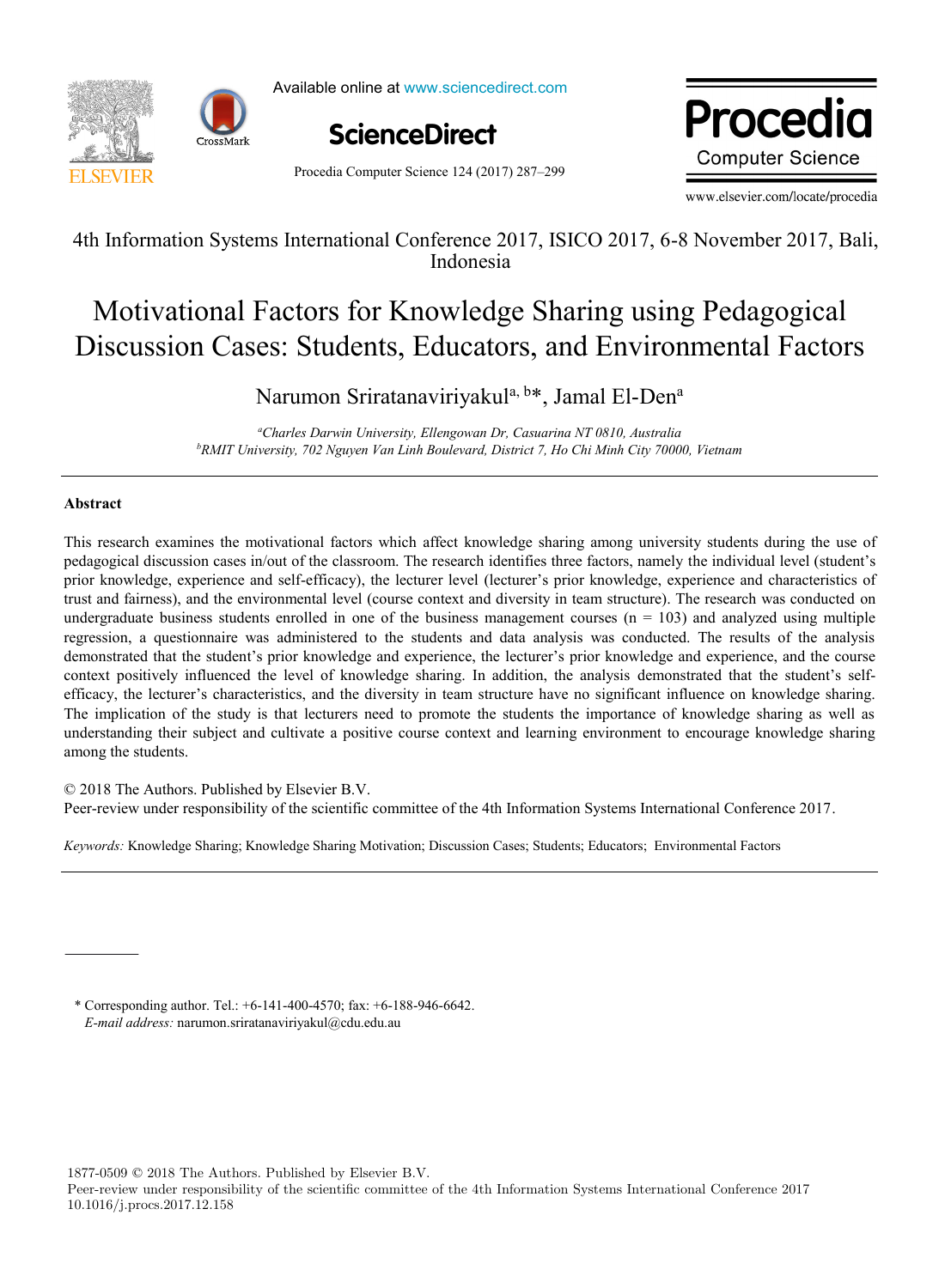## **1. Introduction**

It is without any doubt that the mission of universities is to equip students with the necessary knowledge for their future careers. They focus on creating innovative techniques which help students to learn through knowledge sharing among the students as well as from educators. Despite this seemingly apparent statement, there are limitations in the current research on how actually universities fulfill their mission. While the Bloom's taxonomy and its revisions do offer guidance on the process of learning, including cognitive, emotional, and behavioral dimensions of learning, [1- 3], there is somewhat more limited evidence for the role of knowledge sharing (KS) in the learning process.

This research takes place in an international university in Vietnam context. Vietnam has been experiencing rapid growth in its tertiary educational system enrolment and provision, with enrolment rates rising from about 10% in 2000 to 25% in 2013 [4]. This growth has occurred due to a rapidly expanding and advancing economy. In other words, Vietnam has undergone a rapid increase in the demand for human capital, requiring also a rapid increase in educational achievement within the population [5]. This is part of a global shift toward requirement for higher levels of education and technical skills and knowledge in the workforce, which must still be met at the local level due to limitations on the free movement of people [5]. Thus, the problem of increasing demand for human capital and knowledge is not unique to Vietnam.

Vietnam's tertiary education system does struggle under the challenges posed by a rapid increase in demand for skilled workers, due to a lack of capacity and funding [4]. Unfortunately, conditions for learning in Vietnamese universities are not always ideal, with poor working conditions and pay as well as poor training conditions [6]. A heavy reliance on international education also runs the risk of so-called brain drain, which occurs when individuals trained in international universities choose to seek employment abroad (typically because of better living and working conditions and pay) rather than return to their home country [6]. Thus, if Vietnam's classroom learning experience and knowledge transfer is not highly effective, the country will continue to face skills shortages and human capital shortages, which will prevent further economic development.

The aim of this research is to examine the effect of peers (students), educators (lecturers), and environmental characteristics on the students' motivations to share knowledge using pedagogical discussion cases. While this research supports current general theories on interpersonal knowledge sharing in universities and small-groups context, it also serves as a practical tool in curriculum development and teacher/lecturer training to enhance knowledge acquisition and integration for students working on discussion cases.

### **2. Knowledge and Knowledge Management (KM)**

Nonaka & Peltokorpi stated that "Data can be classified as raw numbers, images, words and sounds derived from observation or measurement. Information represents data arranged in a meaningful pattern. Unlike information, knowledge is about beliefs, commitments, perspectives, intention, and action [based on this knowledge] [7]." A Piagetian perspective on knowledge holds that knowledge can be constructed through experience and interactions with others [8]. A broad definition of knowledge is useful because it is a highly complex concept that may not be shared between members of an organization or group [9].

KM is often defined as an organizational capability for leveraging its knowledge assets in order to make the organization more competitive [10]. Gold, et al. [11] further developed the organizational definition of KM by pointing to the importance of technical, cultural, and structural infrastructures that support KM within the organization. Technological infrastructures such as business intelligence systems, organizational structures intended to support KM, and cultural elements such as a culture of sharing all contribute to development of KM [11]. The technical infrastructures these researchers refer to are usually termed knowledge management systems (KMS) [12]. The development of KMS does draw on the theory of organizational knowledge management, but is a separate technical discipline [12].

Modern knowledge management (KM) stems from the research of Nonaka and Takeuchi [13] who defined KM and explained its utility for the organization based on their research in Japanese companies. The model of Nonaka and Takeuchi [13] is based on spiral of knowledge creation, which different forms of knowledge are combined, socialized, and internalized and externalized to transform knowledge and enable its use. The forms of knowledge identified by the authors include tacit knowledge (unwritten knowledge, which may not even be recognized by the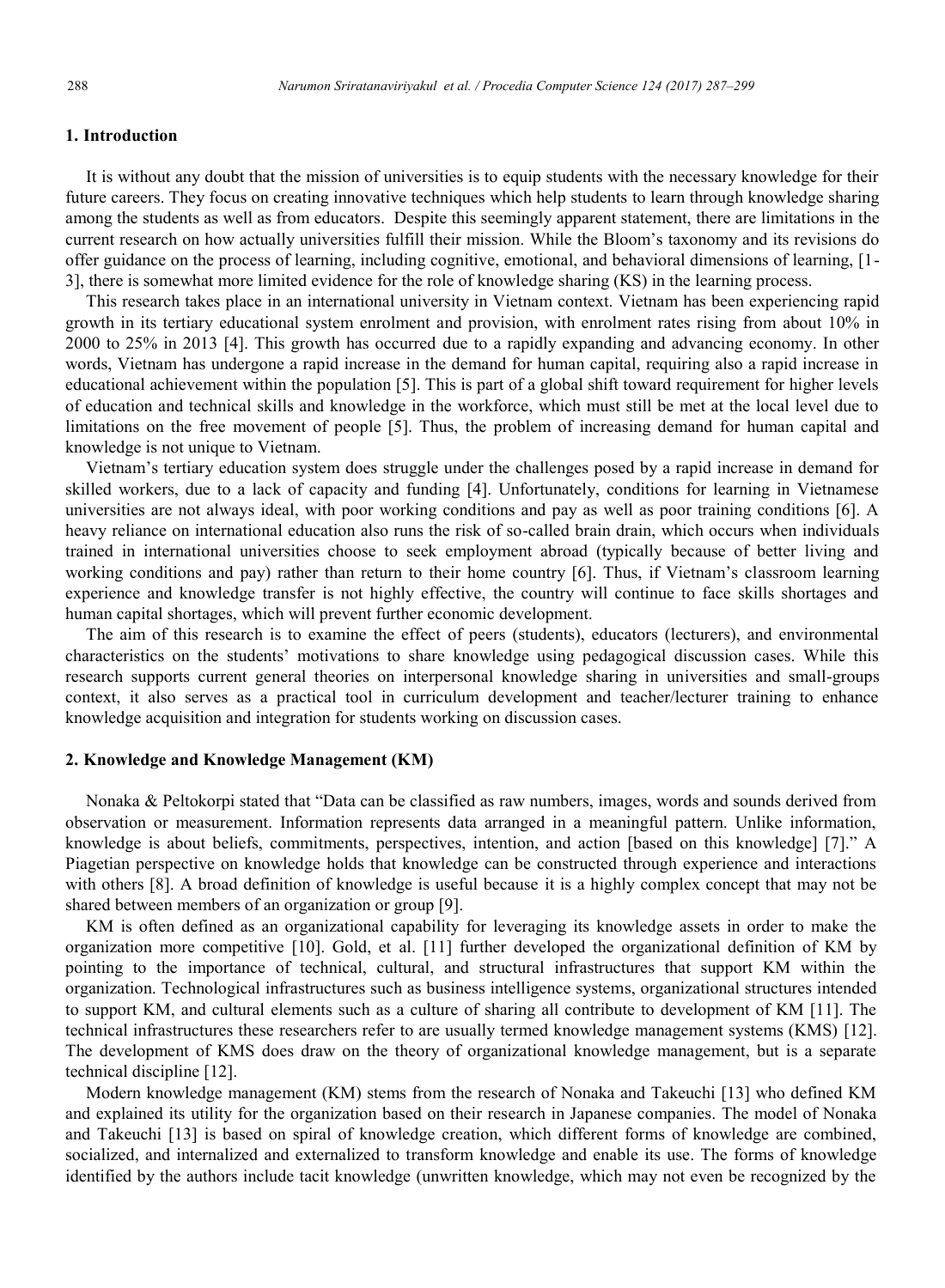knowledge holder, and which may be passed person-to-person) and explicit knowledge (or knowledge which is written down and shared formally between others) [13]. There are various ways in which KM is conceptualized as an interpersonal process, including knowledge creation (KC), knowledge transfer (KT), knowledge sharing (KS), and knowledge barriers (KB) [14]. This research is primarily concerned with KS as an interpersonal activity within the organization.

In the context of education, a process of knowledge formation can be derived from the revised Bloom's taxonomy [2]. Bloom's taxonomy addresses expected educational outcomes from multiple learning domains, including cognitive (thought processes), affective (emotions and feelings), and psychomotor (physical skills) [15]. The revised Bloom's taxonomy expands on the original taxonomy by increasing the number of knowledge dimensions (including metacognitive knowledge) and rearranging the learning outcomes to have a rational basis, which was missing in the original design [2]. These knowledge domains are hierarchical; while factual knowledge addresses the basic facts a learner needs to know, conceptual knowledge and procedural knowledge relate to models and techniques the student needs to know to apply factual knowledge to a problem. Metacognitive knowledge can be described as knowing how one knows and how to apply knowledge [2]. The cognitive process model of the revised Bloom's taxonomy of learning includes six stages of learning, each of which imply a different level of knowledge development, understanding, and application [2]. These six stages include Remembering, Understanding, Applying, Analyzing, Evaluating, and finally Creating [2, 15]. This taxonomy can be used to structure and guide the learning process stages, including instruction process, learning process, and assessment process, ensuring that learners are assessed on the same criteria under which they learned [15].

### **3. Knowledge Sharing (KS)**

KS can be defined as "provision of task information and know-how to help others and to collaborate with others to solve problems, develop new ideas, or implement policies or procedures [16]." KS can occur through formal documentation (knowledge capture), direct communication, or through writing [16]. KS can also be defined as a flow of information between individuals, both providing, seeking out, and receiving knowledge from others and integrate it into their own knowledge set [17].

KS cannot be assumed to be a uniform process because of differences between individuals and interpersonal relationships as well as the differences in knowledge types. All knowledge is not the same and does not have the same effects; for example, interpersonal knowledge may have different effects than procedural knowledge [18]. Furthermore, tacit and explicit knowledge are different; sharing of tacit information is highly dependent on interpersonal trust because it is often held by the individual and considered unique, while explicit knowledge can be learned elsewhere [19]. KS is also highly variable depending on individual factors such as the organizational context, interpersonal and team characteristics, cultural characteristics, individual characteristics, motivational factors, and perceptions [16].

The benefit of KS comes from the fact that individuals have different areas of knowledge and expertise; thus, sharing this knowledge could help to improve overall performance [18]. However, there are some critiques related to the conceptualization and operationalization of KS. KS does often overlap conceptually and operationally with knowledge transfer (KT), and the two concepts may be used interchangeably, which creates confusion about whether these are truly different concepts [14]. To distinguish between the two concepts, one useful differentiation is that KS is most often used to refer to the interpersonal or individual exchange of knowledge, while KT most often refers to the organizational processes of exchanging knowledge [16]. This difference is followed in the current research, which focuses on KS as an interpersonal process, dependent on individual characteristics, lecturer characteristics, and environmental factors.

This research focused on KS in student learning in the context of discussion cases. Case method is based on a long tradition of problem-based learning (PBL), which is a method of "facilitated problem solving on a complex problem that does not have a single correct answer [20]." PBL requires students to work in small collaborative groups to identify the problem and attempt to solve it using their existing and new knowledge [20, 21]. PBL was originally developed in the 1950s, and became widespread in the medical field in the 1970s as a response to poor performance of students taught primarily through rote memorization [22]. It has since been adopted in diverse fields including business, architecture, engineering, law, and other areas [22]. However, there are some limits to the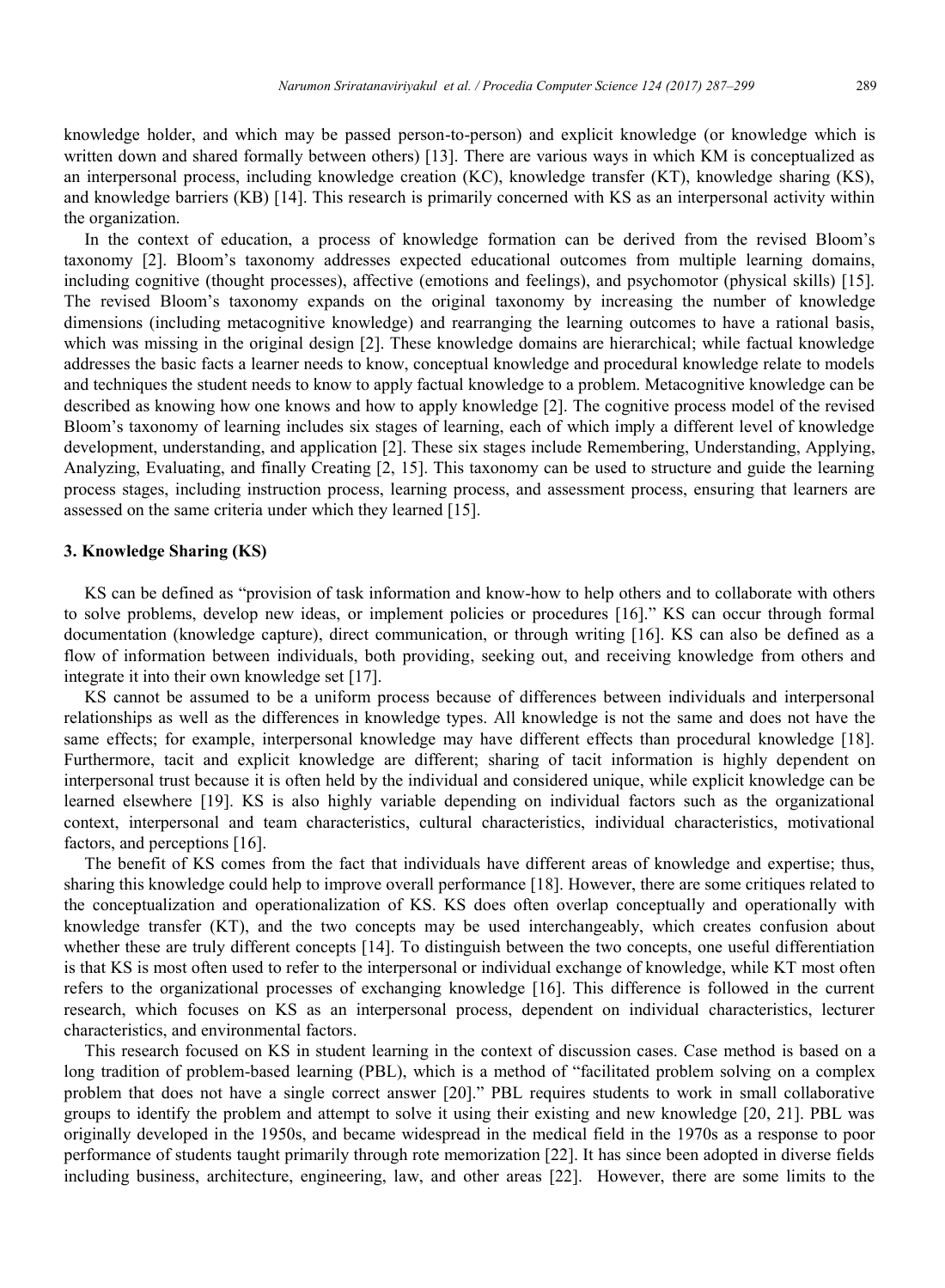empirical evidence for the effectiveness of PBL, including limited research outside medical and K-12 gifted education and for some of the learning goals [20]. While some authors argue that there is sufficient evidence for the PBL approach [20-22], others have disagreed [23, 24]. Kirschner, et al. [23] included PBL in a set of self-directed learning (SDL) approaches that they critiqued as being generally less efficient and effective for learners than guided learning. Neville's [24] critique is based in the lack of strong evidence for the effectiveness of PBL. They did note that PBL-educated medical professionals do show more technical competency than those from traditional, memorization-based systems, but still pointed out that there is a weak empirical foundation for PBL [24]. Thus, there is a need for more evidence related to the efficacy of PBL.

There are several alternative techniques to case-based or problem-oriented classroom learning compared to PBL. One such alternative is dilemma-based assessment, which derives problems from actual work conflicts and issues experienced by early-stage graduates [25, 26]. Cooperative learning is a general approach that incorporates group work in the classroom to encourage independent learning through academic and social engagement between peers [27]. Cooperative learning seeks to develop both problem-solving skills and cooperative skills, requiring students to work together and engage with the materials [28]. Finally, work-integrated learning (WIL) is a relatively new technique of cooperative learning designed to incorporate principles of work into the student's learning experience, typically through real-world work experience like practicums, internships, or fieldwork [29]. These alternative methods are not as widespread as PBL (except potentially cooperative learning), but all of these alternatives depend on cooperation and KS between students in order to leverage individual learning and knowledge.

Cases can serve as the vehicle for teaching topics that cannot be learned through classroom lecture and memorization, such as instilling professional ethics and enforcing moral norms that are important for the profession [1]. Case study teaching helps develop student's independence and interdependence, critical thinking skills, and flexible learning and problem solving skills, all of which can be more effectively applied in professional and workrelated environments [30]. Thus, cases are valuable teaching and learning tools for PBL.

KS is important because of its role in student's learning outcomes. It is an initial step in facilitating learning and application of new knowledge [14]. Previous studies have found a positive relationship between KS and key learning outcomes, including aspects like peer interaction and engagement, higher-order knowledge such as metacognition and reflection, and higher perceived learning as well as higher levels of objective performance measures in at least some cases [31-37]. The studies also demonstrated increased enjoyment of the learning process and satisfaction with the learning process, which were shown to have a positive impact on the perceived learning outcomes of the learners [32, 37]. In contrast, negative environmental conditions, such as non-productive team conflict, can prevent effective translation of KS into learning outcomes or performance outcomes [34].

One problem of research into KS in the classroom relates to what one author has termed as "technopositivism", or excessive focus on the use of technology in KS [38]. The technology of KS can either encourage or impede learning. One study noted that technological KM systems, even though they are designed to facilitate KS, could inhibit learning because they are too complex or difficult [39]. This means that students can use so much cognitive effort into learning to use the system that their targeted learning outcomes are neglected [39]. Technological intermediaries such as wikis and weblogs are perceived as didactic tools in the classroom, which can make students resistant to their use and thus reluctant to share knowledge, limiting effects on student learning outcomes [40]. Current research, both for this final relationship and elsewhere, has focused on technological intermediaries for KS, such as wikis, weblogs, content management systems (CMS) or learning management systems (LMS), podcasts, and similar tools. These tools can, as these studies show, have strong positive outcomes. However, as Cole [40] demonstrated, this could be ineffective for classroom application, preventing rather than facilitating KS and the positive learning outcomes. This research focuses on KS not just through technological intermediaries, but also in face-to-face interpersonal and small-group communication, as a means of balancing the literature and reemphasizing the importance of these interpersonal relationships and communication, and not just the technological tools used to transfer knowledge in some cases.

There are also limitations on the epistemological understanding of KS, in particular limitations of applications of Bloom's taxonomy (either original or revised) to KS in case-based learning approaches. There are some directives or practice-based recommendations for applying Bloom's taxonomy to case-based learning. For example, Gill [41] stated that the learning objectives of the discussion cases, or other type of cases, should be established prior to writing and using the case. In addition, specific facts, conceptual knowledge, and procedural knowledge that will be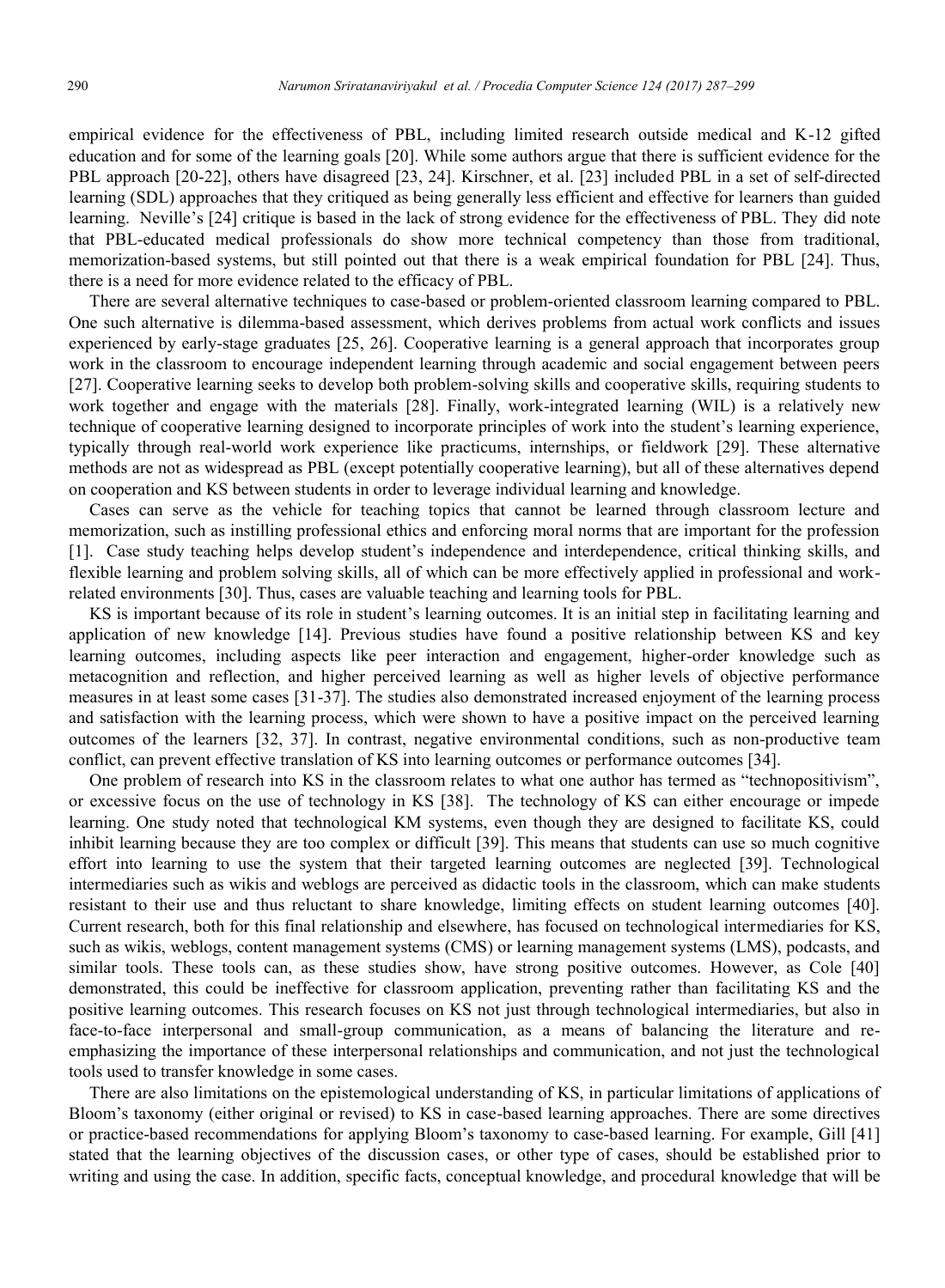applied should be determined during the process of case development, while specific cognitive processes that are expected should also be outlined [41]. However, there is some evidence that case-based learning serves to reinforce existing learning instead of developing new knowledge [42]. These authors found little evidence of knowledge creation, instead finding that most of the students' learning outcomes reflected orthodox business models and views founded in their classroom learning [42]. Thus, there is a gap in the literature surrounding the role of KS in the formation of knowledge using Bloom's taxonomy, which this research addresses.

## **4. Knowledge Sharing Motivation**

This research focuses on the motivational factors among small groups of students based on what motivates these students to share what they know. Motivation refers to the intrinsic drive to share knowledge with others, formed from the confluence of external and internal pressures [43]. Current research identifies several KS motivations, or reasons to engage in KS. These motivations include individual attitudes and beliefs (intrinsic motivations), such as altruism and enjoyment of sharing; learning orientation versus performance orientation; team trust and cohesiveness; emotions; positive psychology; intention for studying the course; and extrinsic motivation such as recognition and rewards [43-48]

A three-dimensional framework of factors that could influence the student's knowledge sharing intentions was derived from the works of Wang and Noe [16] and Cummings [49], both of which identified factors (environmental, individual characteristics, motivational) in KS in different settings. KS motivations are addressed different than KS behaviors, as behaviors may be inconsistent and may not be directly observable or measurable [50].

#### *4.1 Individual student's characteristics and knowledge sharing*

Initially, the research examined the relationship between individual student's characteristics and KS. Individual characteristics, personality and interpersonal interactions are commonly under-studied as factors in KS outcomes [16]. Evidence for demographics (other than education and work experience) is particularly weak [51]. However, there is some evidence for individual factors that could influence KS. [50]

First, we examined the student's prior knowledge in the course material and other positive traits. Prior knowledge of ICT systems was identified in a study [52] with Iranian oil workers, as a factor in KS behaviors (including both sharing knowledge and seeking knowledge). Other studies have also found positive evidence for the effect of prior knowledge and other personal characteristics. Kuo and Young [50] found that attitudes, subjective norms, controllability and self-efficacy influenced KS intentions, although only self-efficacy influenced behavior. These findings were similar to those of Tohidinia and Mosakhani [52]. Finally, Wang and Noe [16] found that education and work experience had commonly been studied, but factors such as personality, self-efficacy and other factors were under-examined and required additional research. Other positive traits, such as altruism, reciprocity, and enjoyment of sharing are routinely identified as factors in KS intention or behavior [43, 45, 46]. Trust is also commonly identified as a motivator for KS [43, 44, 48]. There are some limitations to personal traits and knowledge in the literature [51]. For example, studies of prior knowledge often use proxies like education level or work experience, rather than directly assessing system knowledge [51]. Furthermore, personality characteristics, impression management (face), and other personal factors have been addressed [16]. Hence, the relationship of prior knowledge to positive traits forms H1:

## *Hypothesis 1: The student's prior knowledge of the course materials as well as his/her positive traits positively influences student's motivation to share knowledge.*

Self-efficacy relates to the individual's perception that he/she has skills and knowledge that apply in a certain area [50]. Self-efficacy is related to prior knowledge, but also is part of the individual's self-concept and understanding of his or her skills and experience [50]. Previous studies have found that self-efficacy has an influence on KS intentions and behavior, while other factors (attitudes, subjective norms, and controllability) showed significant influence on KS behavior [50]. Tohidinia and Mosakhani [52] also found that self-efficacy influenced KS intentions and activities. Wang and Noe [16], identified self-efficacy as one of the factors requiring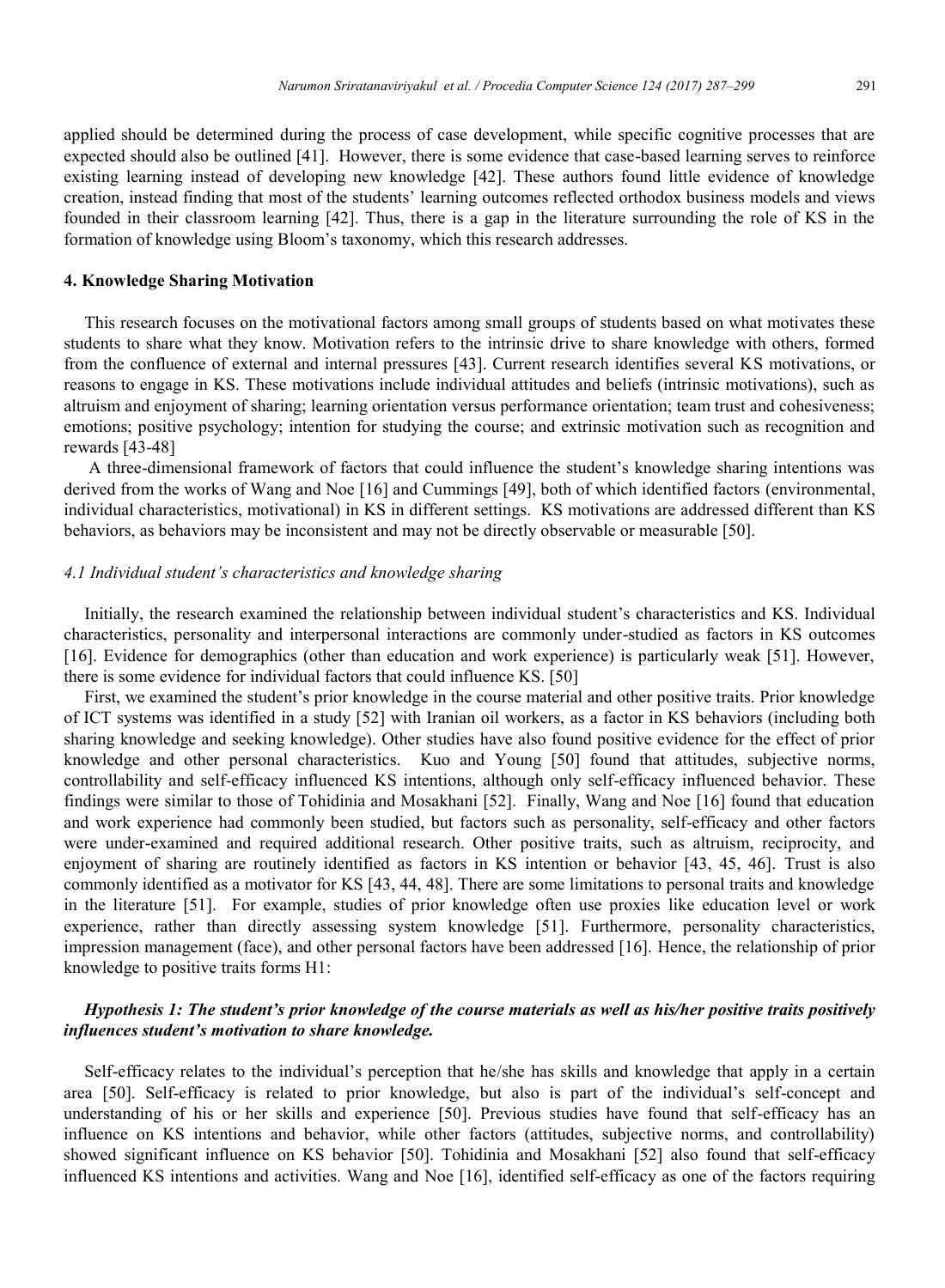additional study. These studies are limited in their reach, but there is sufficient evidence for the second hypothesis to be tested in the study:

## *Hypothesis 2: The student's academic self-efficacy positively influences student's motivation to share knowledge.*

## *4.2 Lecturer's characteristics and knowledge sharing*

Lecturer's characteristics were selected because of the intensive role of the instructor in classroom learning and because of the role of the lecturer as a bridge between the lecturer's characteristics and their effect on student's KS motivations have not been studied very much, but the existing evidence suggests that lecturer's knowledge and feedback can influence student's motivation to partake in the course. For example, the lecturer's technical competency influences their ability to effectively integrate video into their coursework, which influences student's motivation and engagement with their coursework [53]. A third study provides information about how interactions between discussion leaders influence student's motivation [55]. This study shows there are several ways facilitators can engage with students to increase motivation and engagement, thus potentially influencing KS [55]. While this evidence is limited and there are few other supporting studies, the research will examine the following hypotheses:

## *Hypothesis 3: The lecturer's prior knowledge and experience of the course materials positively influences the student's motivation to share knowledge.*

## *Hypothesis 4: The lecturer's characteristics, such as trust and fairness, positively influence the student's motivation to share knowledge.*

## *4.3 Environmental factors and knowledge sharing*

The environmental factors in the study included course context and diversity in team structure. Both factors are relatively under-explored in the literature, representing a general inconsistency in focusing on the environment's role in KS, particularly in the student's interpersonal context. Course context has been studied by few authors [32, 37] who found that aspects of the course, such as curriculum, course content, assessment type, class size, language of study, instructor support, rewards and incentives, and use of blended learning, had influence on the student's KS motivation or KS intention. Gomez, et al. [32] found that the course content's characteristics were particularly important for team learning in a blended environment, while Zhu [37] found that course content had a direct role in student's KS intentions. These studies provide support for the fifth hypothesis examined here, which is that:

## *Hypothesis 5: The course context positively influences student's motivation to share knowledge.*

Diversity in team structure is also an area that has limited support in the literature for KS motivations and intentions to share. Cummings' [49] study of team characteristics and their role in knowledge sharing did not show that demographic diversity (including sex, age, and work experience) influenced external KS (These authors did not study inter-team or interpersonal KS). Zhu [37] found that team member interaction could influence the satisfaction with the learning process, as well as team structure. Thus, these studies do suggest that team structure and diversity could influence KS motivations or intentions, but did not prove it. This limitation maybe because of the focus on firm-based KS as an organizational activity, rather than focus on KS at the team level or in the academy. Therefore, the sixth hypothesis of the research states:

#### *Hypothesis 6: Diversity in team structure positively influences the student's motivation to share knowledge.*

The factors included in the study and the structure of the research framework is shown below (Fig. 1). These factors were examined using a quantitative survey of students enrolled in a university-level class using case-based learning in Vietnam.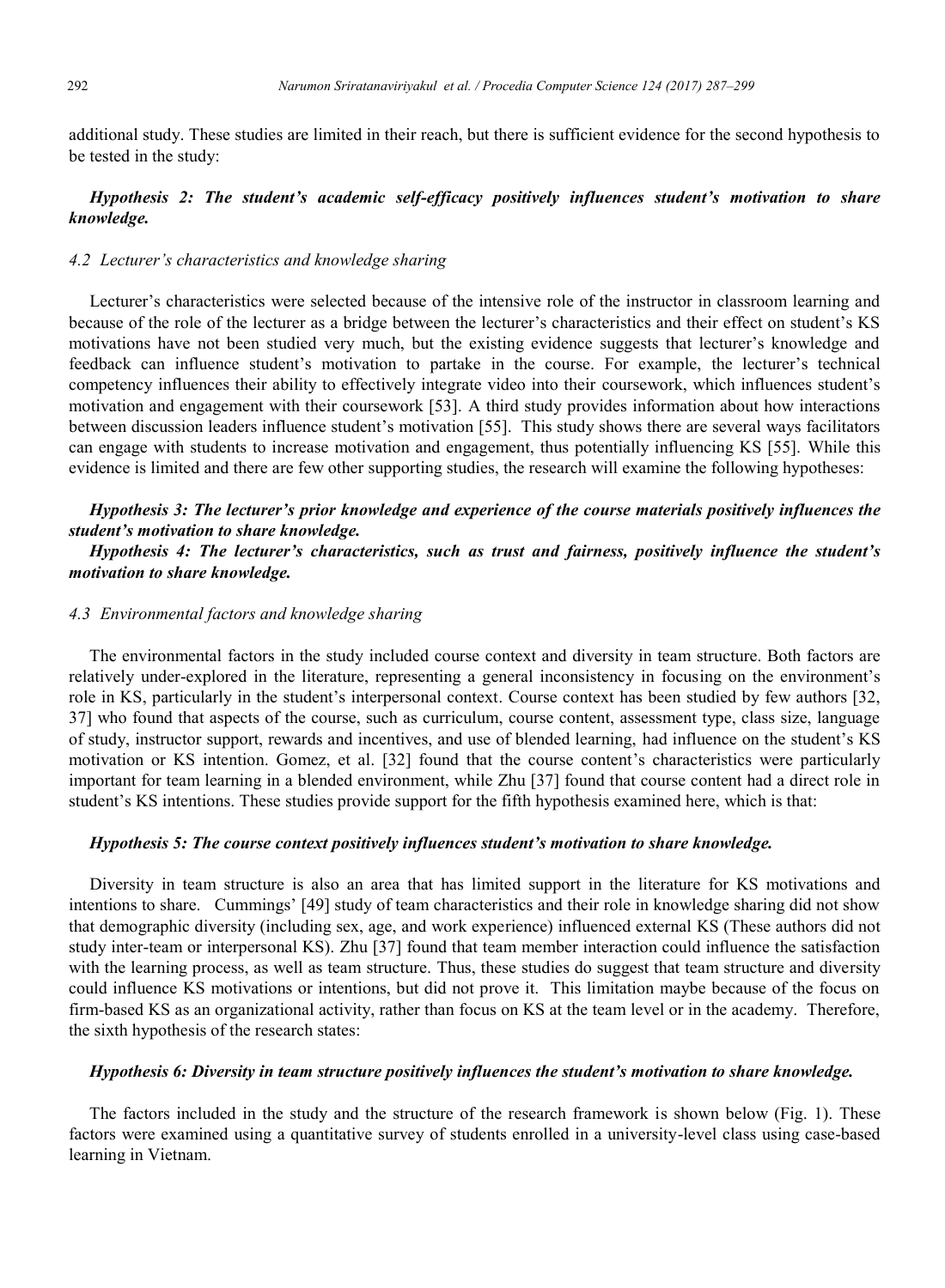

Fig. 1. Research framework

## **5. Methodology**

The study adopted the quantitative survey-based technique to test the hypotheses. The questionnaire was developed based on widely used instruments, although some scales did require new items due to lack of previously tested measurement instruments. Items related to Course Context (CC) were derived from Frisby and Martin [56]. Diversity in Team Structure (DTS) was measured using the instrument defined by Van Dick, et al. [57]. Student's prior knowledge (SPK), personal traits, lecturer's prior knowledge/experience (LPK) were measured using a scale defined for the study. Student's self-efficacy (S) was measured using a combination of items from two scales [58, 59]. Finally, student's motivation to knowledge sharing (SM) was defined specifically for the study. A pilot test was conducted using 30 copies of the questionnaire collected (Table 1). Cronbach's alpha was used to assess the scales' internal consistency, with a minimum value of  $\alpha = 0.7$  in keeping with general rules of thumb regarding descriptive and explanatory research [60]. Initial testing of scales including CC ( $\alpha = 0.897$ ), DTS ( $\alpha = 0.703$ ), SM ( $\alpha = 0.887$ ), SPK ( $\alpha$  = 0.856), S ( $\alpha$  = 0.950), LPE ( $\alpha$  = 0.706) and LC ( $\alpha$  = 0.865) indicated that the scales were sufficiently reliable.

An online questionnaire was distributed to students enrolled in one of the business management courses. The course had a significant online work component, and the questionnaire was distributed as part of the weekly discussion materials.

| <b>Constructs/Items</b>                      | Min | Max | Mean | <b>Std. Deviation</b> |  |  |  |  |
|----------------------------------------------|-----|-----|------|-----------------------|--|--|--|--|
| CC (Course context) Cronbach's Alpha = 0.897 |     |     |      |                       |  |  |  |  |
| CC1                                          | 3   | 7   | 5.79 | .848                  |  |  |  |  |
| CC2                                          | 3   | 7   | 5.63 | .863                  |  |  |  |  |
| CC <sub>3</sub>                              | 3   |     | 5.67 | .821                  |  |  |  |  |
| CC4                                          | 3   | 7   | 5.79 | .723                  |  |  |  |  |
| CC <sub>5</sub>                              | 3   | 7   | 5.94 | .814                  |  |  |  |  |
| CC <sub>6</sub>                              | 4   | 7   | 5.95 | 1.004                 |  |  |  |  |
| CC7                                          | 4   | 7   | 5.88 | .878                  |  |  |  |  |
| CC <sub>8</sub>                              | 2   | 7   | 4.97 | 1.354                 |  |  |  |  |
|                                              |     |     |      |                       |  |  |  |  |

Table 1. Cronbach's alpha and descriptive statistics from the pilot test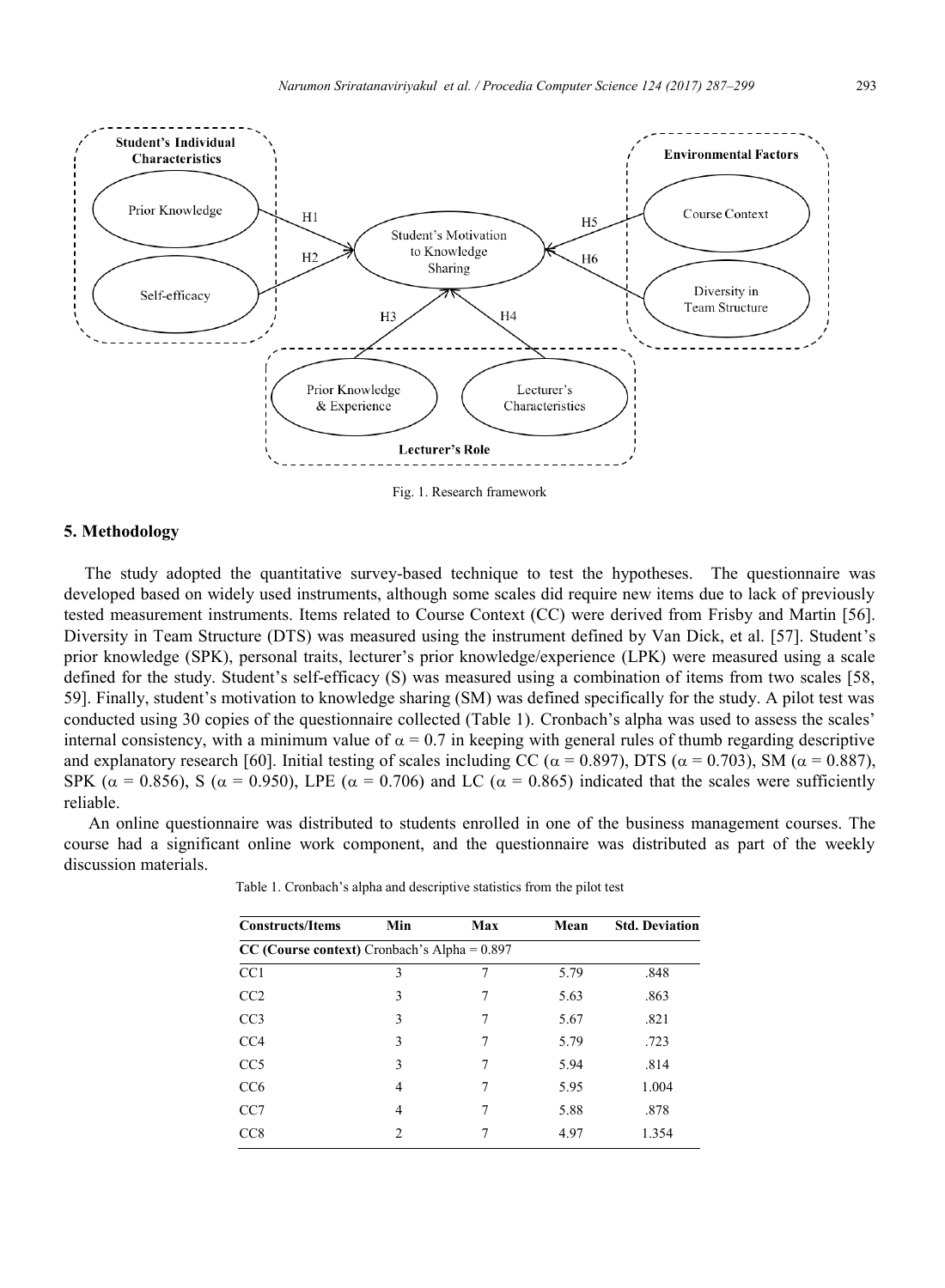| CC <sub>9</sub>                                                         | 1                        | 7                | 4.89          | 1.393 |  |  |  |
|-------------------------------------------------------------------------|--------------------------|------------------|---------------|-------|--|--|--|
| CC10                                                                    | $\mathbf{1}$             | $\boldsymbol{7}$ | 5.02          | 1.313 |  |  |  |
| DTS (Diversity in team structure) Cronbach's Alpha = $0.703$            |                          |                  |               |       |  |  |  |
| DTS1                                                                    | $\mathbf{1}$             | $\overline{6}$   | 2.85          | 1.511 |  |  |  |
| DTS2                                                                    | $\mathbf{1}$             | 6                | 2.26          | .816  |  |  |  |
| DTS3                                                                    | $\mathbf{1}$             | 6                | 2.00<br>.686  |       |  |  |  |
| DTS4                                                                    | $\mathbf{1}$             | 6                |               |       |  |  |  |
|                                                                         |                          |                  | 1.85<br>1.061 |       |  |  |  |
| DTS5                                                                    | 1                        | 6                | 3.27<br>1.395 |       |  |  |  |
| DTS6                                                                    | $\,1$                    | 6                | 3.10<br>1.404 |       |  |  |  |
| DTS7                                                                    | 1                        | 6                | 2.76          | 1.264 |  |  |  |
| SM (Student's motivation to knowledge sharing) Cronbach's Alpha = 0.887 |                          |                  |               |       |  |  |  |
| $\overline{\text{SM1}}$                                                 | $\overline{c}$           | 7                | 5.28          | .833  |  |  |  |
| SM <sub>2</sub>                                                         | $\overline{c}$           | $\boldsymbol{7}$ | 4.79          | 1.480 |  |  |  |
| SM3                                                                     | $\overline{c}$           | 7                | 4.73          | 1.616 |  |  |  |
| SM4                                                                     | 3                        | $\tau$           | 5.56          | .987  |  |  |  |
| SM <sub>5</sub>                                                         | $\mathfrak{Z}$           | 7                | 5.70          | .790  |  |  |  |
| SM <sub>6</sub>                                                         | $\overline{c}$           | 7                | 5.77          | 1.012 |  |  |  |
| SM7                                                                     | $\mathfrak{Z}$           | $\boldsymbol{7}$ | 5.94          | .895  |  |  |  |
| SM <sub>8</sub>                                                         | 5                        | $\tau$           | 5.61          | .645  |  |  |  |
| SM9                                                                     | 5                        | $\tau$           | 5.73          | .629  |  |  |  |
| <b>SM10</b>                                                             | $\mathfrak{Z}$           | $\tau$           | 5.80          | .797  |  |  |  |
| <b>SM11</b>                                                             | $\overline{c}$           | 7                | 5.17          | 1.537 |  |  |  |
| <b>SM12</b>                                                             | $\overline{c}$           | 7                | 5.00          | 1.421 |  |  |  |
| SM13                                                                    | $\mathfrak{Z}$           | 7                | 5.65          | .789  |  |  |  |
| <b>SM14</b>                                                             | $\overline{\mathcal{L}}$ | $\tau$           | 5.76          | .678  |  |  |  |
| SM15                                                                    | $\mathfrak{Z}$           | 7                | 5.83          | .701  |  |  |  |
| SM16                                                                    | 1                        | $\tau$           | 5.05          | 1.279 |  |  |  |
| SM17                                                                    | $\,1$                    | $\boldsymbol{7}$ | 5.17          | 1.302 |  |  |  |
| <b>SM18</b>                                                             | $\mathbf{1}$             | $\tau$           | 5.44          | 1.333 |  |  |  |
| SM19                                                                    | $\mathbf{1}$             | $\tau$           | 5.31          | 1.129 |  |  |  |
| <b>SM20</b>                                                             | $\boldsymbol{2}$         | 7                | 5.37          | 1.057 |  |  |  |
| SM21                                                                    | $\mathbf{1}$             | 7                | 5.58          | 1.168 |  |  |  |
| <b>SM22</b>                                                             | $\mathbf{1}$             | $\boldsymbol{7}$ | 5.40          | 1.088 |  |  |  |
| SM23                                                                    | 1                        | 7                | 5.43          | 1.185 |  |  |  |
| SM24                                                                    | 1                        | 7                | 5.47          | 1.211 |  |  |  |
| SPK (Prior Knowledge) Cronbach's Alpha = 0.856                          |                          |                  |               |       |  |  |  |
| SPK1                                                                    | $\overline{c}$           | 7                | 5.30          | .958  |  |  |  |
| SPK <sub>2</sub>                                                        | $\overline{\mathbf{c}}$  | $\tau$           | 4.77          | 1.496 |  |  |  |
| SPK3                                                                    | 1                        | 7                | 4.32          | 1.693 |  |  |  |
| SPK4                                                                    | 1                        | 7                | 4.46          | 1.607 |  |  |  |
| SPK5                                                                    | $\boldsymbol{2}$         | 7                | 4.46          | 1.564 |  |  |  |
| SPK6                                                                    | $\overline{c}$           | 7                | 4.16          | 1.235 |  |  |  |
| SPK7                                                                    | $\overline{c}$           | 7                | 5.06          | 1.027 |  |  |  |
| SPK8                                                                    | 1                        | 7                | 5.24          | 1.089 |  |  |  |
| $\overline{\textbf{S}}$ (Self-efficacy) Cronbach's Alpha = 0.950        |                          |                  |               |       |  |  |  |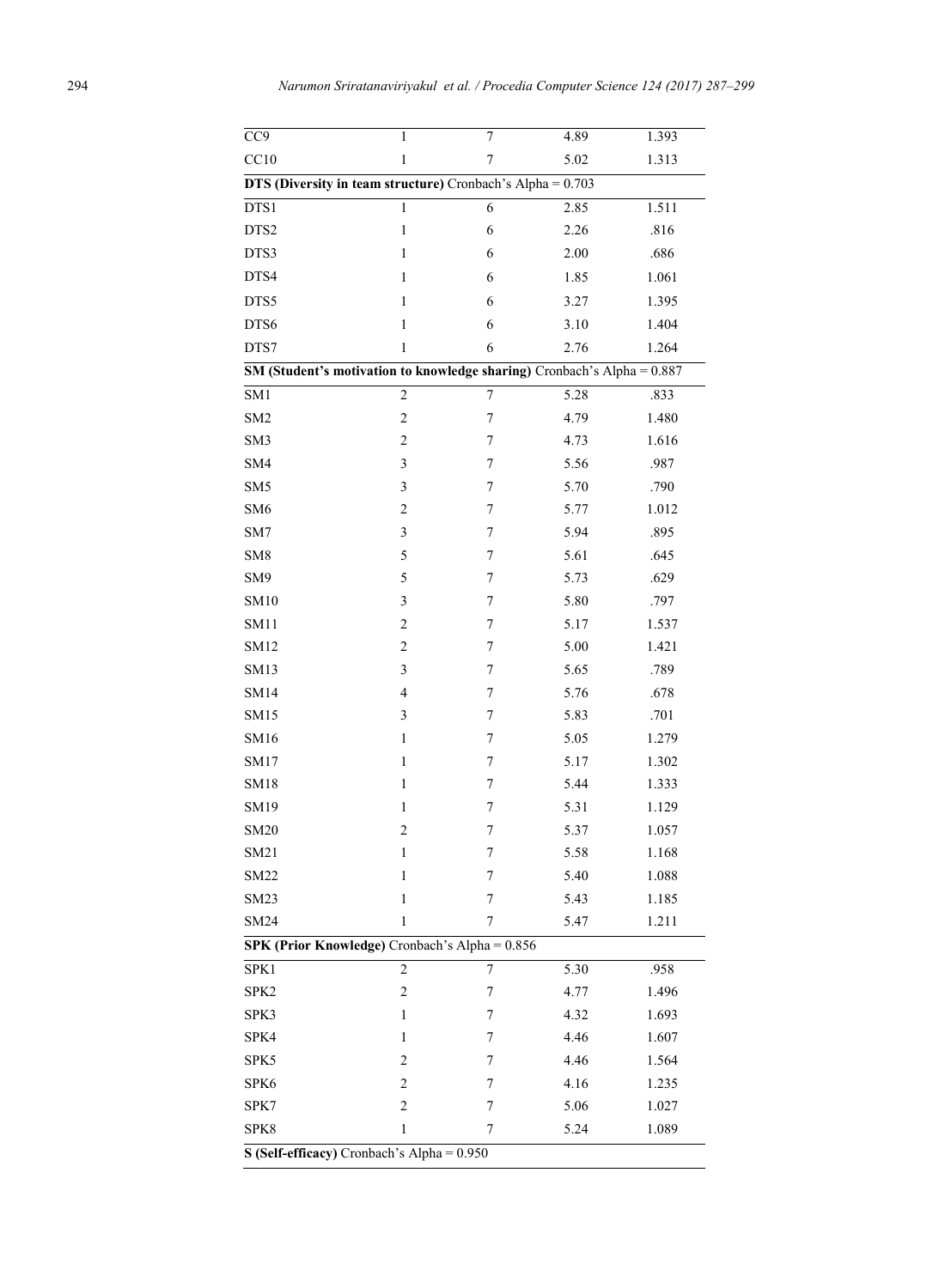| S1                                                             |                | 6 | 4.91 | 1.121 |  |  |  |  |
|----------------------------------------------------------------|----------------|---|------|-------|--|--|--|--|
| S <sub>2</sub>                                                 |                |   | 5.10 | 1.098 |  |  |  |  |
| S <sub>3</sub>                                                 | L              |   | 5.10 | 1.201 |  |  |  |  |
| S <sub>4</sub>                                                 |                |   | 5.05 | 1.324 |  |  |  |  |
| S <sub>5</sub>                                                 | 2              |   | 5.11 | 1.267 |  |  |  |  |
| S <sub>6</sub>                                                 | $\mathfrak{D}$ |   | 5.17 | 1.097 |  |  |  |  |
| S7                                                             | 2              |   | 5.17 | 1.197 |  |  |  |  |
| S8                                                             |                | 7 | 5.17 | 1.502 |  |  |  |  |
| LPE (Prior knowledge $\&$ experience) Cronbach's Alpha = 0.706 |                |   |      |       |  |  |  |  |
| LPE1                                                           | 4              |   | 5.50 | .765  |  |  |  |  |
| LPE <sub>2</sub>                                               | 3              |   | 5.74 | .828  |  |  |  |  |
| LC (Lecturer's characteristics) Cronbach's Alpha = $0.865$     |                |   |      |       |  |  |  |  |
| LC1                                                            | $\overline{2}$ | 7 | 5.21 | 1.499 |  |  |  |  |
| LC <sub>2</sub>                                                | 2              |   | 5.11 | 1.455 |  |  |  |  |
| LC3                                                            | 2              | 7 | 5.55 | .997  |  |  |  |  |

Analysis was conducted using the SPSS software. All items were aggregated into a single unweighted index variable for each of the scales. Multiple linear regression was then used to test each of the relationships, using a significance level of  $p < 0.05$  (based on the t-test) to determine the significance of each of the factors. The independent variables in the regression analysis includes, environmental factors (CC and DTS), student characteristics (SPK and S), and lecturer characteristics (LC and LPE). The independent variable was SM.

A total of 150 students were involved of which 135 were returned (90% initial response rate). A total of 32 questionnaires were discarded due to non-completion, inadvertent inclusion of personal information or other faults, leaving a final sample size of  $n = 103$  students. This represented a 68.7% response rate.

The sample was predominantly male (66%), with a smaller group of female participants (34%). The age distribution was as follows: 18 to 19 years  $(1.9\%)$ ; 20 to 21 years  $(78.6\%)$ ; 22 to 23 years  $(17.5\%)$ ; and 24 years and older (1.9%). The racial identification of participants was predominantly Asian (99%), with one Hispanic participant. Most students were from Vietnam (94.2%). The participants had a range of majors, most within business. The largest groups were enrolled in the Bachelor of Commerce program (21.4%), Bachelor of Business (Management) program (20.4%), or Bachelor of Business (Marketing) (12.6%).

## **6. Results and Discussion**

The research's results are summarized in Table 2. The goodness of fit of the regression was moderate ( $R2$  = 0.533). This means that 53.3% of the variance in SM was caused by variance in the predictor variables tested. Each of the variables was assessed using the t-test outcomes to determine significance ( $p < 0.05$ ). Variables including SPK ( $p = 0.023$ ), LPK ( $p = 0.046$ ), and CC ( $p = 0.000$ ) were significant. On the other hand, three other variables, including S (0.347), LC (0.301), and DTS (0.486), were not significant. The strongest significant factor based on the standardized coefficients was CC ( $\beta = 0.473$ ), followed by LPK ( $\beta = 0.170$ ) and SPK ( $\beta = 0.189$ ). In contrast, the effects of the non-significant variables were relatively weak, including LC ( $\beta$  = 0.101), S ( $\beta$  = 0.074), and DTS ( $\beta$  = 0.054).

Table 2. Summary of hypotheses results

| Relationship between variables                                                   | <b>Hypothesis</b> | B    |      | t-value | p-value | $\mathbb{R}^2$ | <b>Result</b> |
|----------------------------------------------------------------------------------|-------------------|------|------|---------|---------|----------------|---------------|
| Student's prior knowledge (SPK) and student's<br>motivation to knowledge sharing | HΙ                | .115 | .189 | 2.302   | .023    | .533           | Supported     |
| Self-efficacy (S) and student's motivation to<br>knowledge sharing               | H <sub>2</sub>    | .033 | .074 | .945    | .347    |                | Rejected      |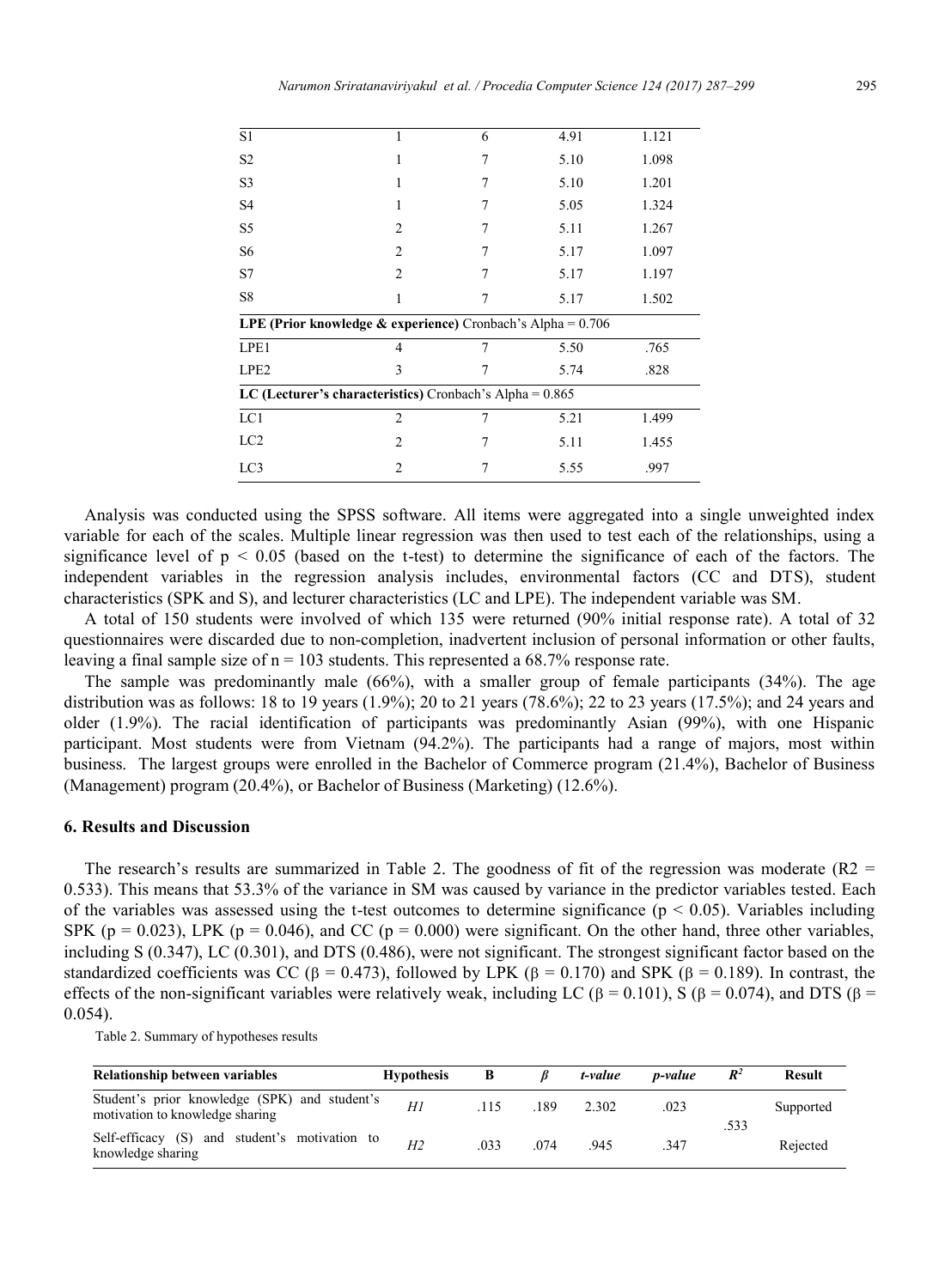| Lecturer's prior knowledge $(LPK)$ & experience<br>and student's motivation to knowledge sharing | H <sub>3</sub> | .147 | .170 | 2.019   | .046 | Supported |
|--------------------------------------------------------------------------------------------------|----------------|------|------|---------|------|-----------|
| Lecturer's characteristics (LC)<br>and student's<br>motivation to knowledge sharing              | H4             | .050 | .101 | 1.041   | .301 | Rejected  |
| Course context (CC) and student's motivation to<br>knowledge sharing                             | H <sub>5</sub> | 372  | .473 | 5 2 4 4 | .000 | Supported |
| Diversity in team structure (DTS) and student's<br>motivation to knowledge sharing               | H6             | .044 | .054 | .699    | .486 | Rejected  |

### *6.1 Effects of individual, lecturer and environmental factors on KS in case-based learning*

One of the most important implications of this research is the identification of a novel significant factors in KS motivations in a case-based context. Although not all the factors identified in the research were supported during the data analysis, we still strongly believe that those that were supported would add to the current literature and form the basis for further research. Those that were not supported could be investigated in future research in order to achieve a solid conclusion.

This research demonstrated that there are three significant factors in student's KS motivation, including student's prior knowledge and individual characteristics, lecturer's prior knowledge and experience, and the course context. The insignificant factors included lecturer's characteristics (trust and fairness), student's self-efficacy, and diversity in team structure.

The evidence for the student's prior knowledge and individual characteristics was consistent with existing literature, which has broadly indicated that students are more likely to share knowledge if they have prior knowledge and experience or personal characteristics like altruism, trust, and positive attitudes to KS [16, 43-46, 48, 50-52]. Of all the factors tested, the role of individual characteristics was perhaps the most supported and certain, although Wang and Noe [16] suggested that there are still uncertainties and gaps in our understanding in this area. At the same time, the student's self-efficacy was not supported, despite it being commonly found to play a role in KS motivation and intention [16, 50, 52]. These findings demonstrate the literature is lack of focus on individual factors in KS intention. For example, it is possible that broader environmental influences such as organizational or national culture could influence individual's sharing motivation [61], which may even override the importance of selfefficacy as a sharing strategy. Similarly, the lecturer's prior knowledge and skills were significant in KS motivation, while lecturer's characteristics (trust and fairness) were found not to be significant. This is consistent with the role of the lecturer in PBL, which encourages student-led learning rather than lecturer-focused learning [20, 21]. However, there are also several other ways teachers can motivate students in the learning process [54, 55]. It is possible that the lack of instructor's trust and perceived fairness occurred because of the emphasis on the internal group structure and reliance on other students rather than the instructor for support, which is common with PBL and related group learning techniques [20, 21]. However, because the lecturer's knowledge and skills are evident in the design of the course content, these elements of the lecturer's presence in the classroom may be of more relevance.

Finally, the course content was significant in KS motivation, but diversity in team structure was not. These findings are broadly consistent with the rest of the somewhat limited research into the course itself and its role in facilitating KS. Few studies have demonstrated positive effects of the course content and structure on KS motivations or intentions [32, 37]. At the same time, studies that addressed team structure generally did not show significant effects [37, 49]. It is also worth considering that the overall demographic characteristics of the sample indicate that there may have been little team diversity to influence KS intentions in the first place. Thus, if this study were conducted in a more diverse student population the results may be somewhat changed, due to increased diversity and the potential for increased friction along with it.

## *6.2 General issues of KS in case-based learning*

This research raises a general issue on the role of KS in case-based learning. One of the possible problems of case-based learning approaches is that the cases serve to reinforce existing knowledge, rather than create and share new knowledge [42]. The findings of this study, which demonstrate that student's prior knowledge, rather than self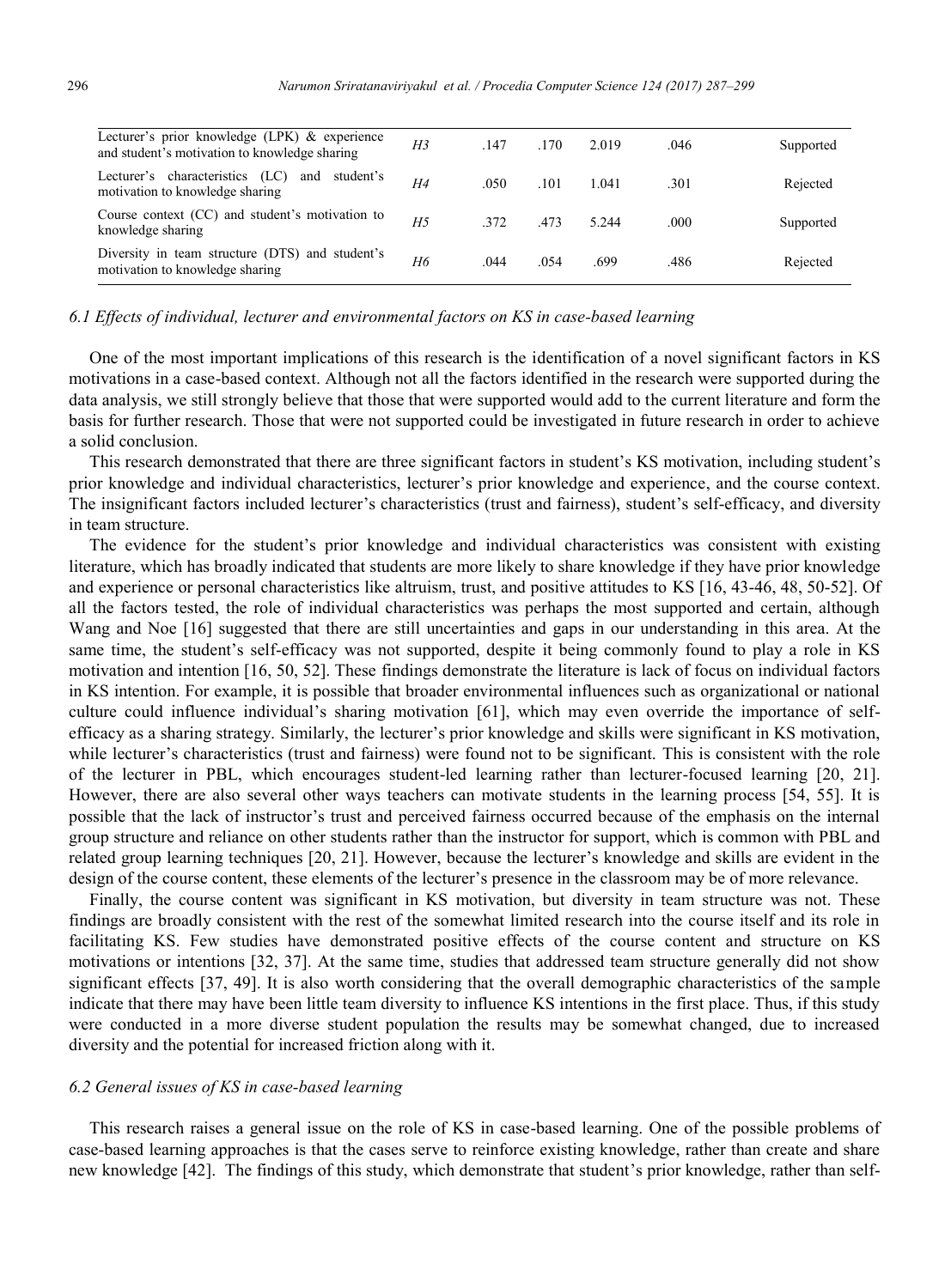efficacy, is a motivational factor for KS, would seem to strongly support this possibility. Specifically, if students are more willing to share knowledge depending on what they already know, this could mean that they are less likely to seek out or offering knowledge as a means of improving their knowledge. This research did not conduct a full personality and motivational assessment for KS motivation, which would have included aspects such as personality characteristics, impression management, and other extrinsic motivational factors [16]. However, the findings do suggest that extrinsic motivations could be playing a role in the motivation to share knowledge. This is an aspect of KS that continues to require additional research, in keeping with Wang and Noe's (2010) observation.

Another more general question of this research is what role KS plays in case-based learning when considered from the perspective of Bloom's taxonomy. The revised Bloom's taxonomy identifies a sub-process of Explaining in the stage of Understanding, which is a relatively early stage in the process of knowledge creation [2]. However, it is possible that KS could occur at an earlier stage (for example, in the summarizing stage, which occurs earlier in understanding) or at a later stage (for example, sharing knowledge as part of the process of analysis or application of knowledge). This problem in categorization of KS as a sub-process of knowledge generation points to a problem of Bloom's taxonomy, which is that it conceptualizes knowledge creation as an essentially individual, internal process of incorporating and transforming external inputs. In contrast, case-based learning depends on a model of learning that positions it as a networked process, in which interactions with other learners is an essential part of the creation of knowledge.

## **7. Limitations and Future Work**

This research was limited both methodologically and theoretically due to the small sample size (n=103) of the students enrolled in the subject. However, it did have some impact on the type of analytical tools that could be used. This also has affected the number of individual's characteristics involved in the analysis. For example, the research did not incorporate personality attributes or detailed attitudes toward KS. This was due to limitations on the amount of course duration (one semester) that could be used for the research. These limitations offer an opportunity for further research into the factors in KS motivation in case-based learning processes (including but not limited to the PBL approach incorporated in the subject course). The findings also offer more opportunities for research and theorization. One of these opportunities is the modification of Bloom's taxonomy or creation of an alternative process-oriented model of learning which uses an interactionist view of knowledge creation. This perspective would not consider knowledge creation as an individual, internal process, but instead as a process that takes place between individuals, based on their interaction and sharing of existing knowledge.

## **8. Conclusion**

This study investigated the effects of some factors in KS on students' learning in the context of a case-based learning process at an international university classroom setting. The results showed that the student's prior knowledge, the lecturer's know-how, and the course context were significant positive factors to student's motivation to share their knowledge. Some of these findings could be due to the nature of the course and materials. For example, the sample showed high homogeneity, which could limit the effect of diversity. Furthermore, the nature of case-based learning using the PBL approach is that the main classroom interactions are actually with other students, rather than lecturers, which could limit the effect of lecturer's personal characteristics on the KS motivation during the case analysis process. The most surprising finding was related to the lack of significance of self-efficacy, which has been found to be significant in KS motivation and intention in several other studies. There is no clear explanation for this difference, although it could be related to the measurement of self-efficacy or cultural factors.

The main implication of this study for lecturers at the university level that are using a PBL approach with casebased learning would be that they should encourage students to examine their existing knowledge and to share it. In most case-based learning activities, students are not only drawing on knowledge and skills learned in the class, but are drawing on a body of knowledge they have gained previously. Since these previous experiences are likely to vary more widely than immediate knowledge from the class, it would be highly beneficial for knowledge creation for students to share their previous knowledge with classmates, helping to expand knowledge and transform tacit to explicit knowledge.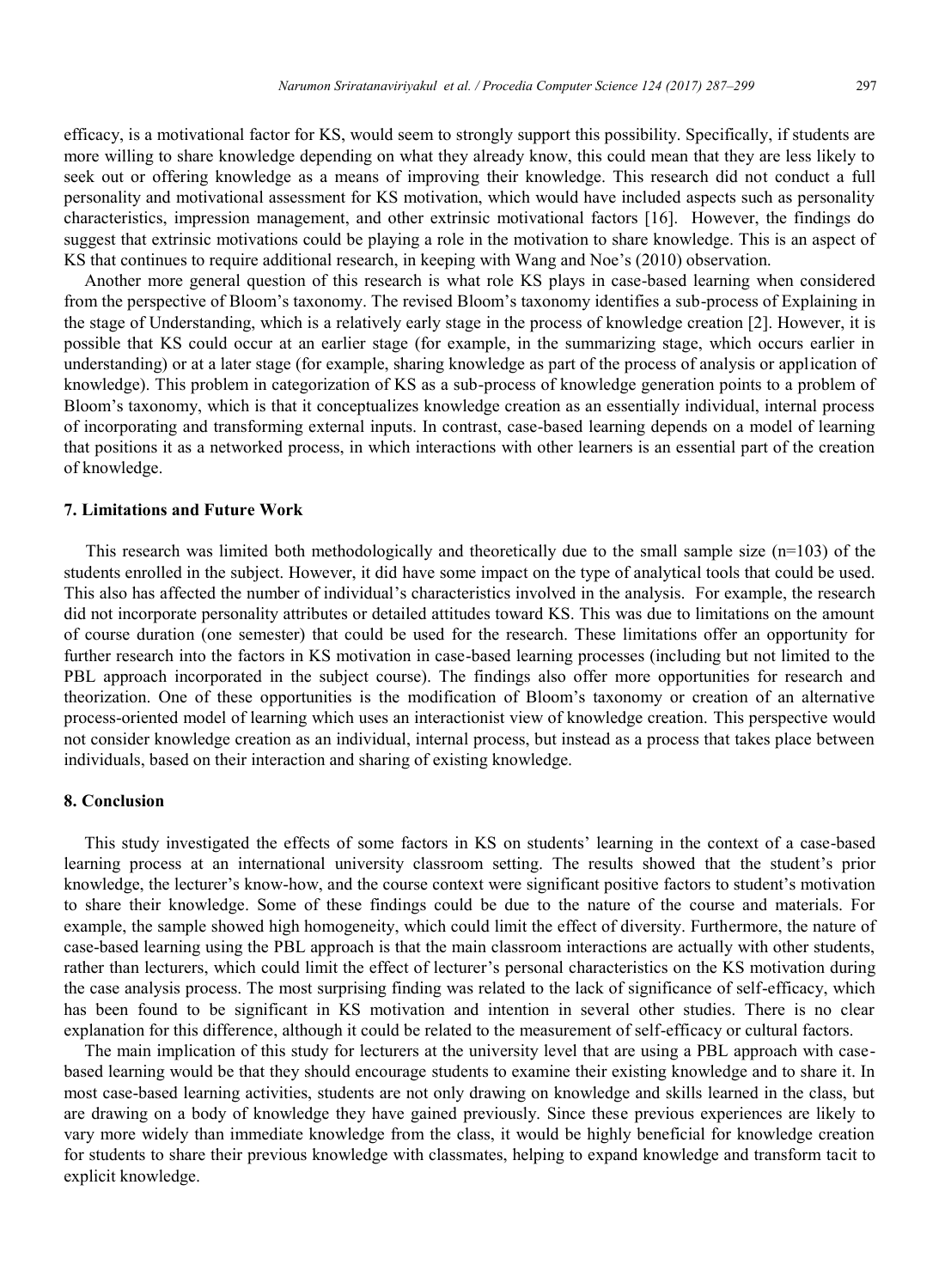#### **References**

- [1] Huff, C. and W. Frey, Moral pedagogy and practical ethics. Science and Engineering Ethics 2005; 11(3): 389-408.
- [2] Krathwohl, D.R., A revision of Bloom's taxonomy: An overview. Theory Into Practice 2002; 41(4): 212-264.
- [3] Teitel, L., Getting down to cases. Contemporary Education 1996; 67(4): 200-205.
- [4] Clark, N., Higher education in Vietnam, in World Education News and Reviews. 2014.
- [5] Lutz, W. and K.C. Samir, Global human capital: Integrating education and population. Science 2011; 333(6042): 587-593.
- [6] Vallely, T.J. and B. Wilkinson, Vietnamese higher education: Crisis and response, in Harvard Kennedy School Ash Institute for Democratic Governance and Innovation. 2008.
- [7] Nonaka, I. and V. Peltokorpi, Objectivity and subjectivity in knowledge management: A review of 20 top articles. Knowledge and Process Management 2006; 13(2): 73-82.
- [8] Von Glasersfield, E., Cognition, construction of knowledge, and teaching. Synthese 1989; 80(1): 121-140.
- [9] Quintas, P., P. Pefrere, and G. Jones, Knowledge management: A strategic agenda. Long Range Planning 1997; 30(3): 385-391.
- [10] Wiig, K.M., Knowledge management: Where did it come from and where will it go? Expert Systems with Applications 1997; 13(1): 1-14.
- [11] Gold, A.H. and A.H.S. Arvind Malhotra, Knowledge management: An organizational capabilities perspective. Journal of management information systems 2001; 18(1): 185-214.
- [12] Alavi, M. and D.E. Leidner, Review: Knowledge managment and knowledge management systems: Conceptual foundations and research issues. MIS Quarterly 2001: 107-136.
- [13] Nonaka, I. and H. Takeuchi, The knowledge-creating company: How Japanese companies create the dynamics of innovation. New York: Oxford University Press; 1995.
- [14] Paulin, D. and K. Suneson, Knowledge transfer, knowledge sharing and knowledge barriers: Three blurry terms in KM. The Electronic Journal of Knowledge Management 2012; 10(1): 81-91.
- [15] Anderson, L.W., D.R. Krathwohl, and B.S. Bloom, A taxonomy for learning, teaching, and assessing: A revision of Bloom's taxonomy for educational objectives. Boston, MA: Longman; 2001.
- [16] Wang, S. and R.A. Noe, Knowledge sharing: A review and directions for future research. Human Resource Management Review 2010; 20(2): 115-131.
- [17] Cabrera, Á., W.C. Collins, and J.F. Salgado, Determinants of individual engagement in knowledge sharing. The International Journal of Human Resource Management 2006; 17(2): 245-264.
- [18] Haas, M.R. and M.T. Hansen, Different knowledge, different benefits: Toward a productivity perspective on knowledge sharing in organizations. Strategic Management Journal 2007; 28(11): 1133-1153.
- [19] Holste, J.S. and D. Fields, Trust and tacit knowledge sharing and use. Journal of Knowledge Management 2010; 14(1): 128-140.
- [20] Hmelo-Silver, C.E., Problem-based learning: What and how do students learn? Educational Psychology Review 2004; 16(3): 235-266.
- [21] Wood, D.F., ABC of learning and teaching in medicine: Problem-based learning. BMJ 2003; 326(2003): 328-330.
- [22] Hung, W., D.H. Jonassen, and R. Liu, Chapter 38: Problem-based learning, in I.M. Spector, et al., editors. Handbook of research on educational communications and technology. Routledge: New York. 2008. 485-506
- [23] Kirschner, P.A., J. Sweller, and R.E. Clark, Why minimal guidance during instruction does not work: An analysis of the failure of constructivist, discovery, problem-based, experiential, and inquiry-based learning. Educational Psychologist, 2006; 41(2): 75-86.
- [24] Neville, A.J., Problem-based learning and medical education forty years on: A review of its effects on knowledge and clinical performance. Medical Principles and Practice 2009; 18: 1-9.
- [25] Scott, G., Powerful assessment in higher education: Identification of case studies of productive approaches within and beyond Australia, in Regional Centre of Expertise - Saskatchewan. 2015.
- [26] Scott, G., Transforming graduate capabilities and achievement standards for a sustainable future: Key insights from a 2014-16 Office for Learning and Teaching National Senior Teaching Fellowship, in AKA Aotearoa. 2016.
- [27] Joliffe, W., Cooperative learning in the classroom: Putting it into practice. Thousand Oaks, CA: Sage Publications/Paul Chapman; 2007
- [28] Schul, J.E., Revisiting an old friend: The practice and promise of cooperative learning for the twenty-first century. The Social Studies 2011; 12(2): 88-93.
- [29] Cooper, L., J. Orrell, and M. Bowden, Work integrated learning: A guide to effective practice. New York: Routledge; 2010
- [30] Herreid, C.F., Using case studies to teach science, in: J. Mintzes and W.H. Leonard, editors Handbook of college science teaching., National Science Teachers Association Press: Arlington, VA; 2006. 177-184.
- [31] Du, H.S. and C. Wagner, Learning with weblogs: Enhancing cognitive and social knowledge construction. IEEE Transactions on Professional Communication 2007; 50(1): 1-16.
- [32] Gomez, E.A., D. Wu, and K. Passerini, Computer-supported team-based learning: The impact of motivation, enjoyment and team contributions on learning outcomes. Computers and Education 2010; 55(1): 378-390.
- [33] Lui, A.K., et al., A study on the perception of students towards educational weblogs. Informatics in Education 2006; 5(2): 233-254.